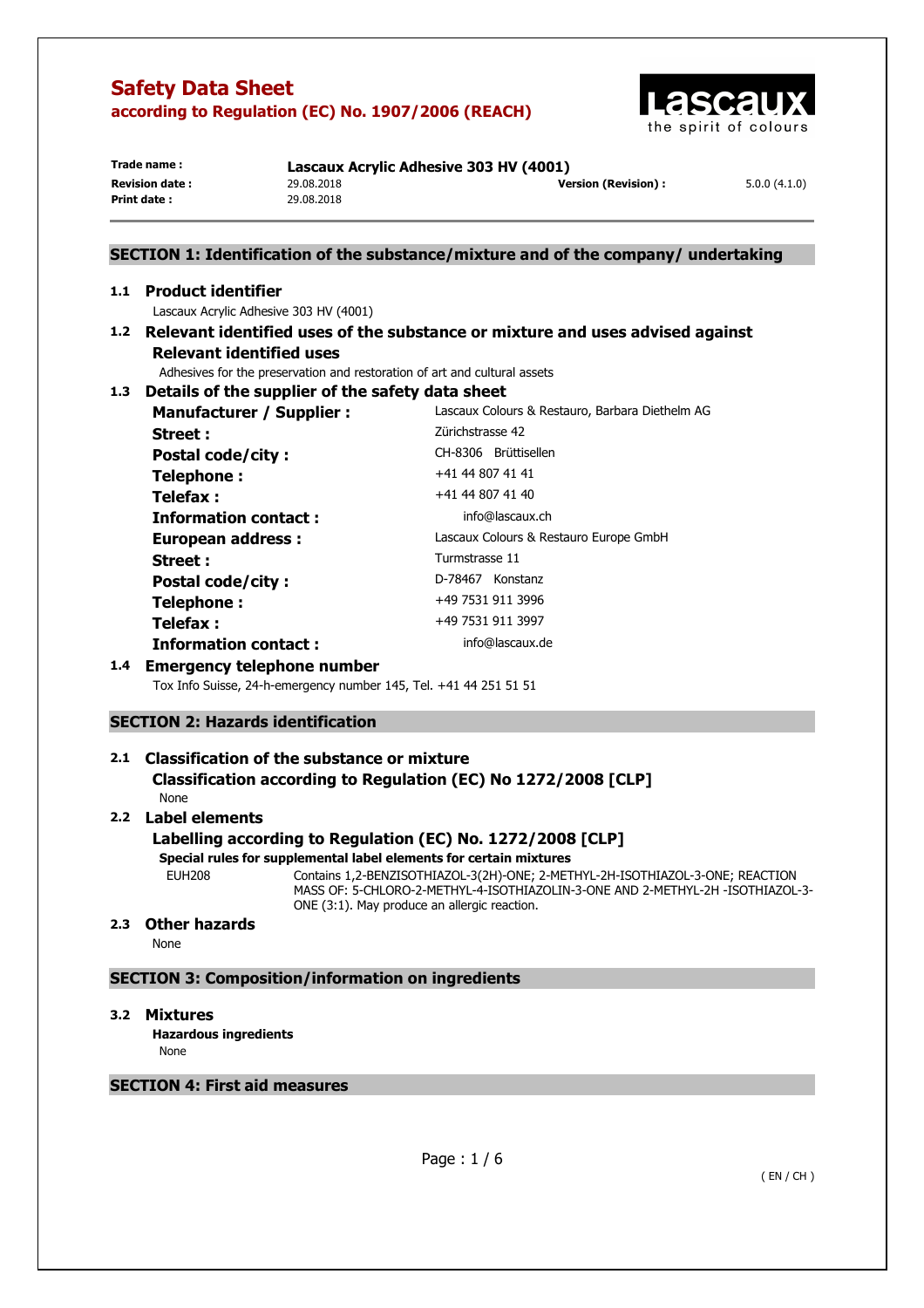

| Trade name:            | Lascaux Acrylic Adhesive 303 HV (4001) |                      |              |
|------------------------|----------------------------------------|----------------------|--------------|
| <b>Revision date :</b> | 29.08.2018                             | Version (Revision) : | 5.0.0(4.1.0) |
| Print date :           | 29.08.2018                             |                      |              |

## **4.1 Description of first aid measures**

#### **General information**

In all cases of doubt, or when symptoms persist, seek medical attention. Never give anything by mouth to an unconscious person.

#### **Following inhalation**

Take the casualty into the fresh air and keep warm. Keep at rest. Irregular breathing/no breathing: artificial respiration. Unconsciousness: lateral position - call a physician.

## **In case of skin contact**

Wash away with soap and water and rinse. Do NOT use solvents or thinners.

#### **After eye contact**

Remove contact lenses, keep eyelids open. Flush with plenty of water (10 - 15 min.). Call a physician.

#### **After ingestion**

Contact a doctor immediately. Keep at rest. Do not induce vomiting.

- **4.2 Most important symptoms and effects, both acute and delayed**  No information available.
- **4.3 Indication of any immediate medical attention and special treatment needed**  None

## **SECTION 5: Firefighting measures**

## **5.1 Extinguishing media**

**Suitable extinguishing media** 

Alcohol resistant foam, CO2, powders, water spray.

## **Unsuitable extinguishing media**

Waterjet.

## **5.2 Special hazards arising from the substance or mixture**

Fire will produce dense black smoke. Exposure to decomposition products may cause a health hazard.

## **5.3 Advice for firefighters**

## **Special protective equipment for firefighters**

Appropriate breathing apparatus may be required.

**5.4 Additional information** 

Do not allow the quenching water into the sewage system.

## **SECTION 6: Accidental release measures**

## **6.1 Personal precautions, protective equipment and emergency procedures**

Keep away from ignition sources and provide for good ventilation. Refer to protective measures listed in sections 7 and 8.

## **6.2 Environmental precautions**

If the product contaminates lakes, rivers or sewages, inform appropriate authorities in accordance with local regulations.

## **6.3 Methods and material for containment and cleaning up**

## **For cleaning up**

Contain and collect spillage with non-combustible absorbent materials, e.g. sand, earth, vermiculite, diatomaceous earth and place in container for disposal according to local regulations (see section 13). Clean preferabily with a detergent; avoid use of solvents.

## **6.4 Reference to other sections**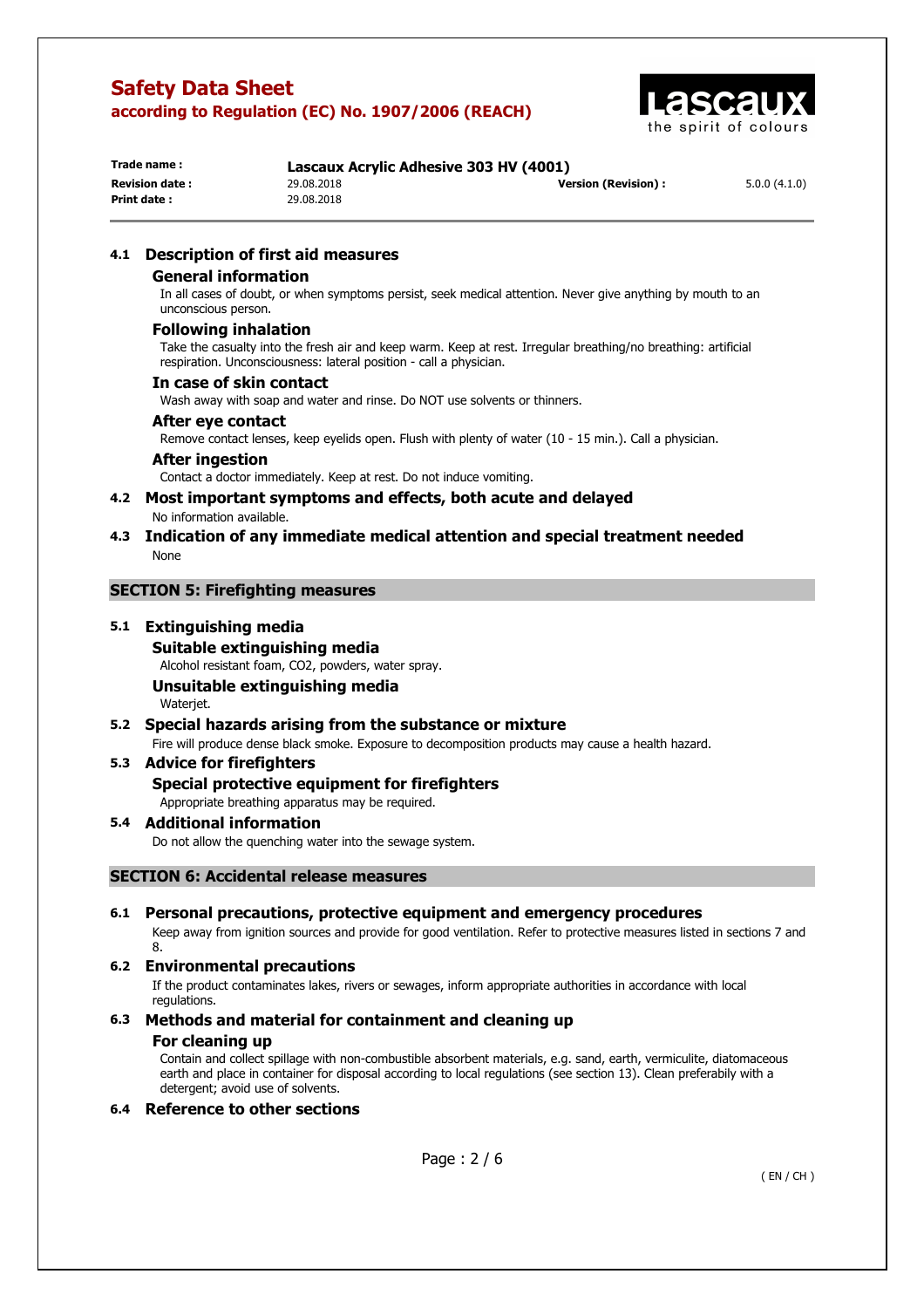

| Trade name :          |            | Lascaux Acrylic Adhesive 303 HV (4001) |              |  |
|-----------------------|------------|----------------------------------------|--------------|--|
| <b>Revision date:</b> | 29.08.2018 | Version (Revision) :                   | 5.0.0(4.1.0) |  |
| Print date:           | 29.08.2018 |                                        |              |  |
|                       |            |                                        |              |  |

None

## **SECTION 7: Handling and storage**

#### **7.1 Precautions for safe handling**

Do not eat or drink during work - no smoking. Comply with the health and safety at work laws. For personal protection see Section 8.

## **7.2 Conditions for safe storage, including any incompatibilities**

**Requirements for storage rooms and vessels** 

No particular measures required.

**Hints on joint storage** 

**Storage class ( D ) :** 12

**Storage class (TRGS 510) ( D ) :** 12

#### **Further information on storage conditions**

Always keep in containers of same material as the original one. See also instructions on the label. Avoid heating and direct sunlight. Keep containers dry and cool. Comply with the health and saftey at work laws.

#### **7.3 Specific end use(s)**

None

## **SECTION 8: Exposure controls/personal protection**

#### **8.1 Control parameters**

None

**8.2 Exposure controls** 

#### **Personal protection equipment**

#### **Eye/face protection**

Wear protective glasses in case of splashes.

### **Skin protection**

#### **Body protection**

After skin contact wash thorougly with soap and water or use recognised skin cleanser. Do Not use solvents or thinners.

#### **SECTION 9: Physical and chemical properties**

## **9.1 Information on basic physical and chemical properties**

#### **Appearance**

 **Physical state :** Pasty. **Colour :** White.

#### **Odour**

Poor, characteristic.

#### **Safety relevant basis data**

| Initial boiling point and boiling<br>range: | (1013 hPa) | approx. | 100            | °C                |
|---------------------------------------------|------------|---------|----------------|-------------------|
| Flash point:                                |            |         | not applicable |                   |
| Vapour pressure :                           | (50 °C )   | approx. | 120            | hPa               |
| Density:                                    | (20 °C)    | approx. | 1.0            | q/cm <sup>3</sup> |
| pH :                                        |            | approx. | 8,5            |                   |
| <b>Viscosity :</b>                          | (20 °C )   |         | $5000 - 10000$ | mPa.s             |

Page : 3 / 6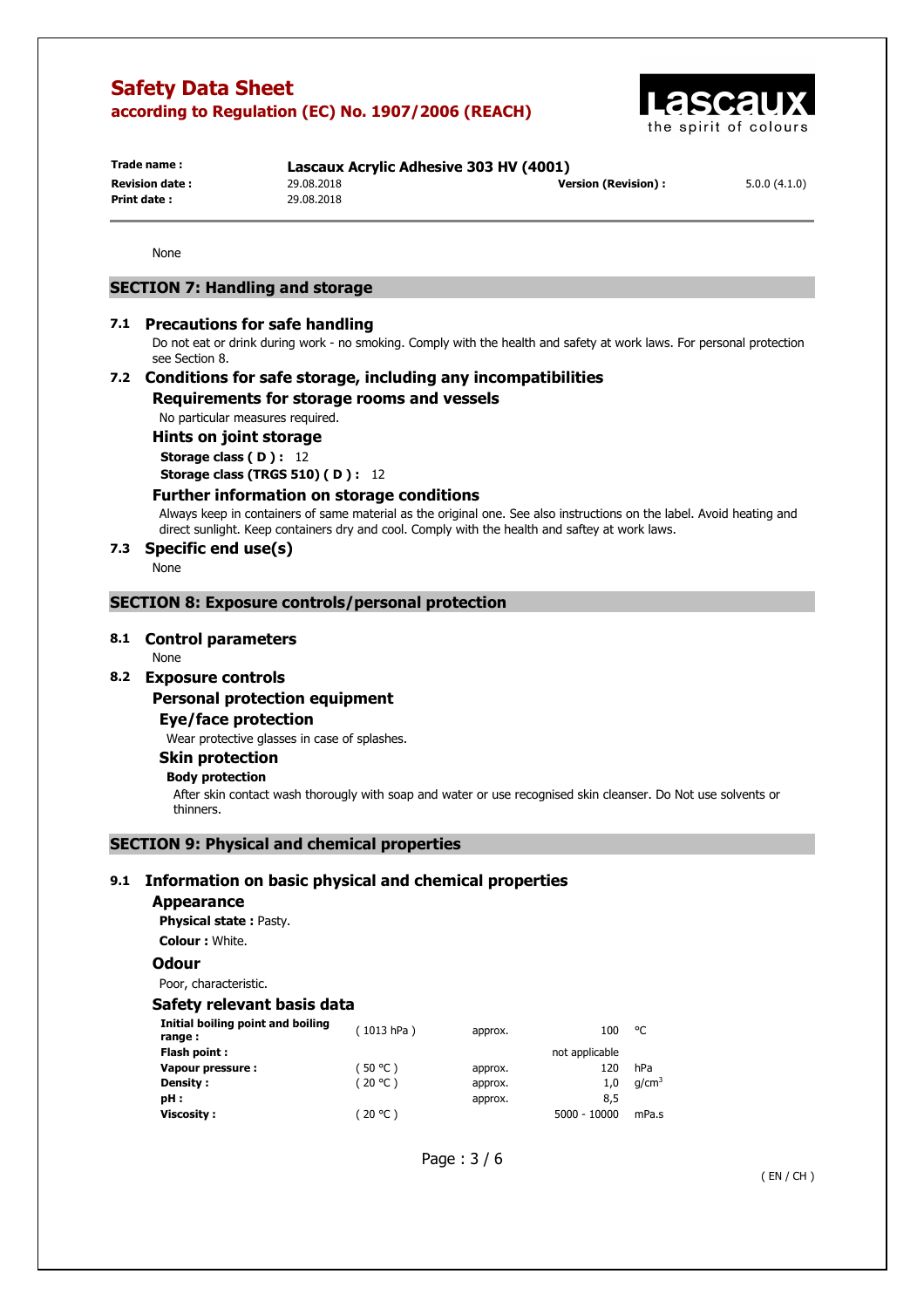

| Trade name:            |            | Lascaux Acrylic Adhesive 303 HV (4001) |              |  |
|------------------------|------------|----------------------------------------|--------------|--|
| <b>Revision date :</b> | 29.08.2018 | Version (Revision) :                   | 5.0.0(4.1.0) |  |
| Print date :           | 29.08.2018 |                                        |              |  |

**9.2 Other information** 

None

## **SECTION 10: Stability and reactivity**

#### **10.1 Reactivity**

No information available.

- **10.2 Chemical stability**  No information available.
- **10.3 Possibility of hazardous reactions**  No information available.
- **10.4 Conditions to avoid**  Stable under recommended storage and handling conditions(See section 7).

# **10.5 Incompatible materials**

No information available.

## **10.6 Hazardous decomposition products**

When exposed to high temperatures may produce hazardous decomposition products such as carbon monoxide and dioxide, smoke, oxides of nitrogen.

## **SECTION 11: Toxicological information**

**11.1 Information on toxicological effects**  No information available.

## **SECTION 12: Ecological information**

#### **12.1 Toxicity**

No information available.

- **12.2 Persistence and degradability**  No information available.
- **12.3 Bioaccumulative potential**
- No information available. **12.4 Mobility in soil**

# No information available.

**12.5 Results of PBT and vPvB assessment**  No information available.

**12.6 Other adverse effects** 

No information available. **12.7 Additional ecotoxicological information** 

There are no data available on the product itself.

## **SECTION 13: Disposal considerations**

Contaminated packaging must be emptied of all residues and, following appropriate cleaning, may be sent to a recycling plant. Uncleaned packaging must be disposed of in the same manner as the medium.

## **13.1 Waste treatment methods Product/Packaging disposal**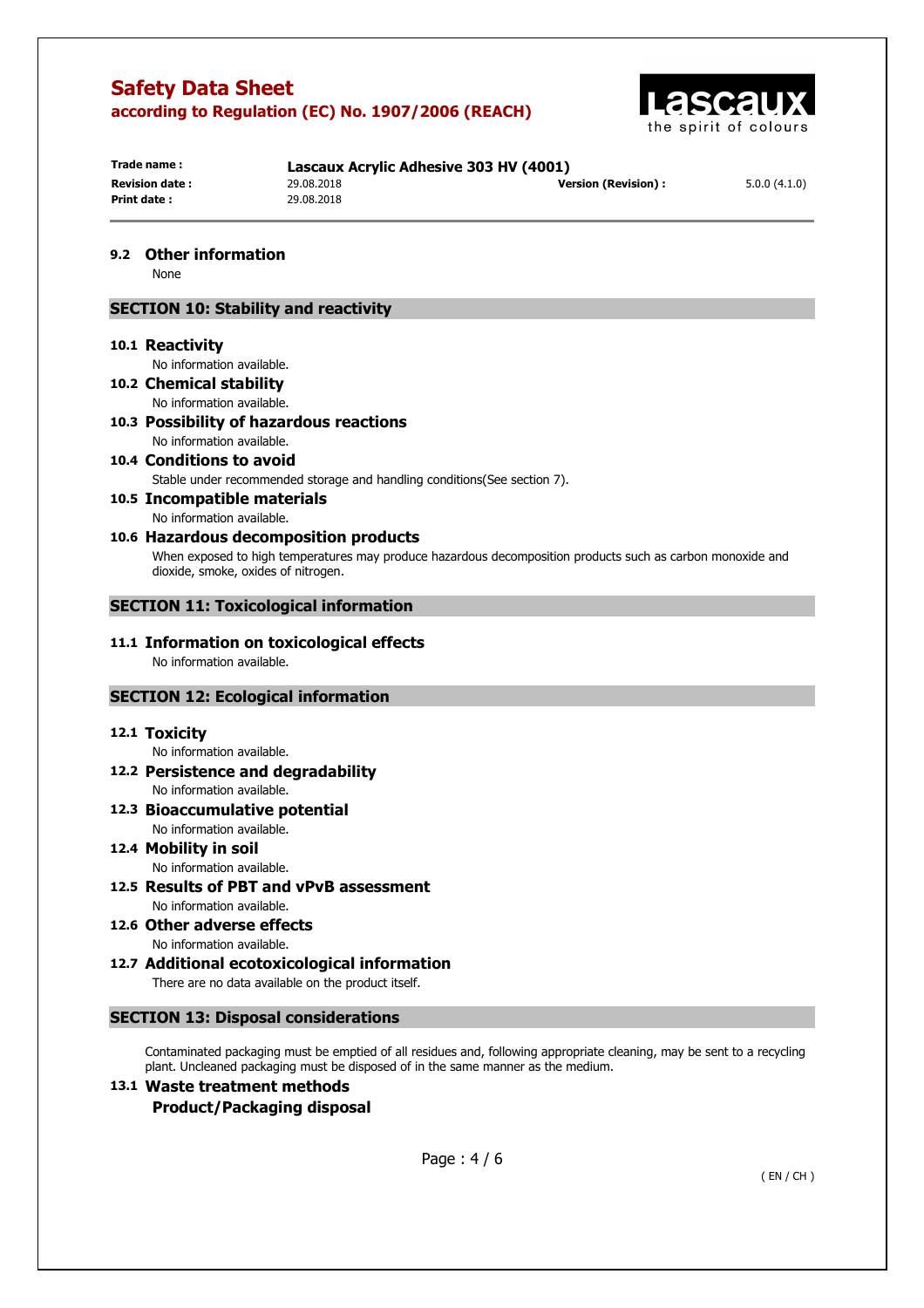

| Trade name:            | Lascaux Acrylic Adhesive 303 HV (4001) |                            |              |
|------------------------|----------------------------------------|----------------------------|--------------|
| <b>Revision date :</b> | 29.08.2018                             | <b>Version (Revision):</b> | 5.0.0(4.1.0) |
| Print date :           | 29.08.2018                             |                            |              |

**Waste codes/waste designations according to EWC/AVV**  08 01 12: Waste paint and varnish other than those mentioned in 08 01 11.

## **SECTION 14: Transport information**

#### **14.1 UN number**

No dangerous good in sense of these transport regulations.

**14.2 UN proper shipping name**  No dangerous good in sense of these transport regulations. **14.3 Transport hazard class(es)** 

No dangerous good in sense of these transport regulations.

- **14.4 Packing group**  No dangerous good in sense of these transport regulations.
- **14.5 Environmental hazards**  No dangerous good in sense of these transport regulations.
- **14.6 Special precautions for user**  None

## **SECTION 15: Regulatory information**

## **15.1 Safety, health and environmental regulations/legislation specific for the substance or mixture**

#### **National regulations**

U.S.A. Conforms to ASTM D-4236. "No health labeling required"

**Water hazard class (WGK)** 

Class ( D ) : 1 (Slightly hazardous to water) Classification according to VwVwS

#### **15.2 Chemical safety assessment**

No information available.

## **SECTION 16: Other information**

## **16.1 Indication of changes**

## None

## **16.2 Abbreviations and acronyms**

#### None

**16.3 Key literature references and sources for data** 

None

**16.4 Classification for mixtures and used evaluation method according to regulation (EC) No 1272/2008 [CLP]** 

No information available.

## **16.5 Relevant H- and EUH-phrases (Number and full text)**

None

## **16.6 Training advice**

None

## **16.7 Additional information**

The details in this material safety data sheet satisfy national and EC legislation. We have no knowledge or control over the user´s working conditions however. The product may not be used for any purpose other than that specified in